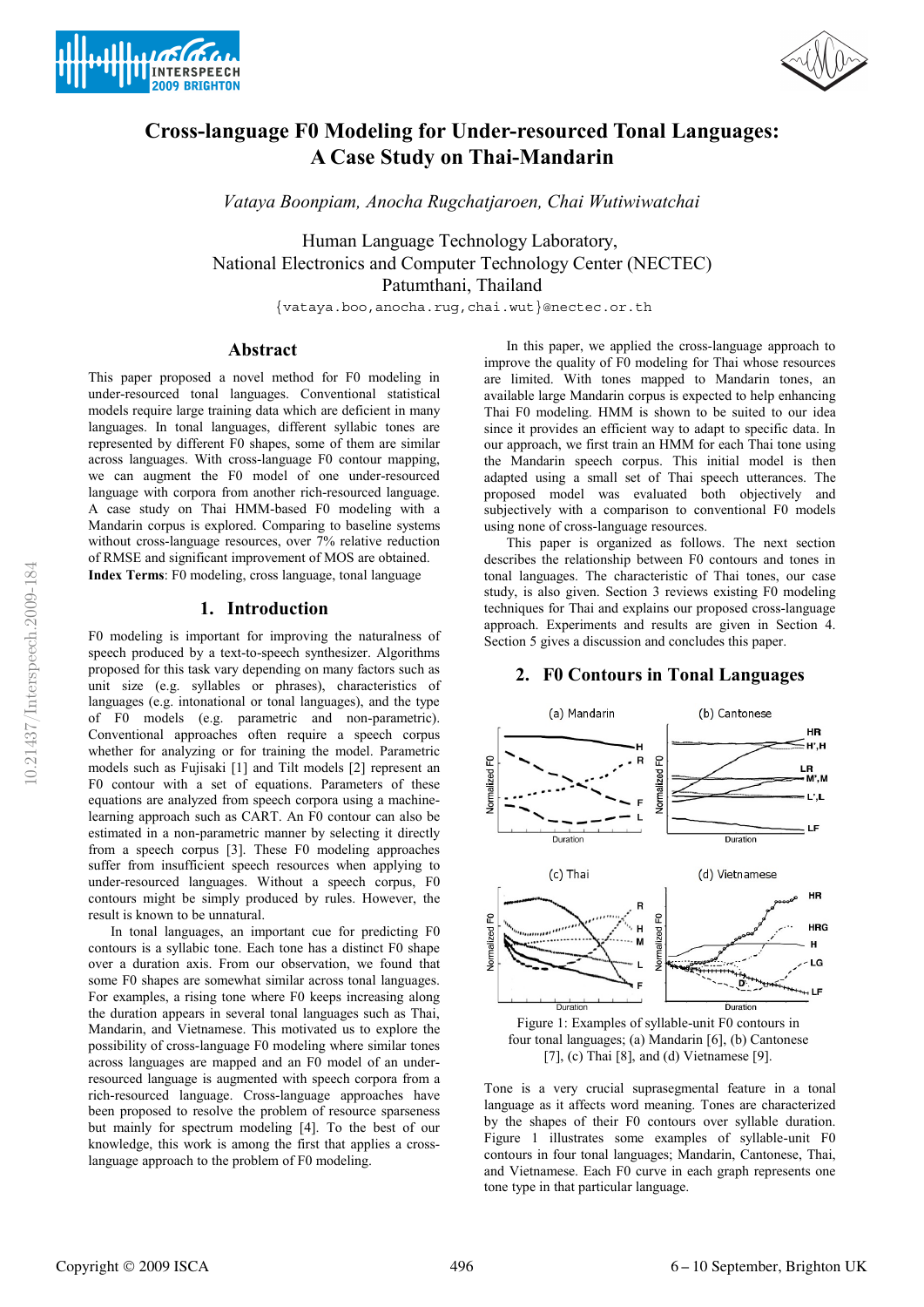Tones are often named according to their F0 shapes and levels such as rising (R), falling (F), low (L), medium (M), and high (H). Some tones are a sequential combination of these events such as LR and HR. Fujisaki et al. [5] introduced a phonological structure for expressing tone systems by using a pair of tonal commands for each tone where each command can be either positive or negative command. Figure 2 represents phonological structures of the four tonal languages, where each circle indicates a tone. We can see from these structures that although some tones are similarly named, their actual curves can be varied. For instance, H tones in Thai and Mandarin are different by their F0 levels.



Figure 2: Phonological structures of four tonal languages [5]; (a) Mandarin, (b) Cantonese, (c) Thai, and (d) Vietnamese.

# **3. F0 Modeling for Thai**

In this paper, we focus on F0 modeling for Thai. Existing F0 models are described in Section 3.1 while our proposed cross-language model is described in Section 3.2.

#### **3.1. Corpus-based F0 modeling**

Given a speech corpus in a particular language, there are a number of approaches that can be used to model F0 contours. One simple model is to select appropriate F0 units from the given corpus and apply them to synthesized speech [3]. The quality of the synthesized speech then strongly depends on a unit selection algorithm as well as the sufficiency and coverage of speech data. Several parametric models can also be applied such as the Fujisaki [1] and the Tilt [2] models. These models describe the F0 contour of a particular unit by a set of equations. In synthesizing stage, the parameters of these equations are predicted from contextual information of the input text using a machine-learning algorithm such as CART. Examples of contextual information are phonetic, syllabic, word or phrasal information and prosodic information such as syllable duration. In an HMM-based speech synthesis framework [10], F0 can also be modeled simultaneously with the spectral parameters in frame-based HMM units.

Regarding Thai, a recently investigated model is called T-Tilt [11], which is modified from the Tilt model [2] to better fit to tonal languages. Similar to [2], T-Tilt parameters can be estimated using CART models trained from a number of contextual features such as tonal context and part-of-speech.

#### **3.2. Cross-language F0 modeling using HMM**

It is obvious that speech resources are very crucial for all above mentioned methods. For languages with resource scarcity, it is very interesting to explore a possibility to borrow resources from other languages. The relationship between tones and F0 contours described in Section 2 provides a feasible way to map similar tones among different tonal languages. This mapping enables us to model F0 in one language with corpora from another language. The following subsections explain in detail how this idea is applied to our case study on Thai F0 modeling using Mandarin speech data.

## *3.2.1. Tone mapping between Thai and Mandarin*

To model F0 in Thai using our cross-language approach, we need to find another language whose tone characteristics are close to Thai. The phonological-structure plot as illustrated in the Figure 2 is one good source for observing language similarity in terms of tone systems. In our case study, Mandarin is a suitable choice since its tone system is similar to Thai's plus we can obtain a large amount of Mandarin data. Based on the idea of tonal characteristic similarity, it is possible to find a suitable language for other targeted languages.

Mandarin consists of 4 tones as shown in the Figure  $1(a)$ ; rising  $(R)$ , falling  $(F)$ , low  $(L)$ , and high  $(H)$ , plus an additional tone called "neutral", which is observed on nontonal syllables. From these F0 contours and the ones for Thai tones shown in the Figure 1(c), we can create a mapping between Mandarin tones and Thai tones as shown in Table 1. It should be noted here that the neutral tone in Mandarin is actually observed to be non-tonal unit often appeared in short syllables in natural speech, whereas the medium tone in Thai appears to be a flat shape without any positive or negative tonal command. Although these two tones are different in some senses, they do have some overlapped characteristics and might be possibly mapped to each other.

Table 1: Mandarin and Thai tone mapping.

| Thai        | Mandarin    |
|-------------|-------------|
| Medium (M)  | Neutral     |
| Low (L)     | Low (L)     |
| Falling (F) | Falling (F) |
| High (H)    | High (H)    |
| Rising(R)   | Rising(R)   |

#### *3.2.2. F0 modeling using HMM*

HMM is a suitable F0 modeling engine in our case due to its ability to adapt with targeted speech data. HMMs are initialized for each Thai tone using the Mandarin speech database whose tones are mapped to Thai. Features used to train the HMMs are simply a frame-based F0 value augmented by its first and second derivatives. To model in a context dependent fashion, a clustering tree is built by considering tone-related questions as shown by the HTK toolkit format in Figure 3. Questions are defined to cluster tonal HMM states into groups according to their characteristics of tonal context. In Thai, two broad groups of tone, dynamic or static, can be applied. The dynamic tones include rising and falling whereas the static tones include high, medium, and low.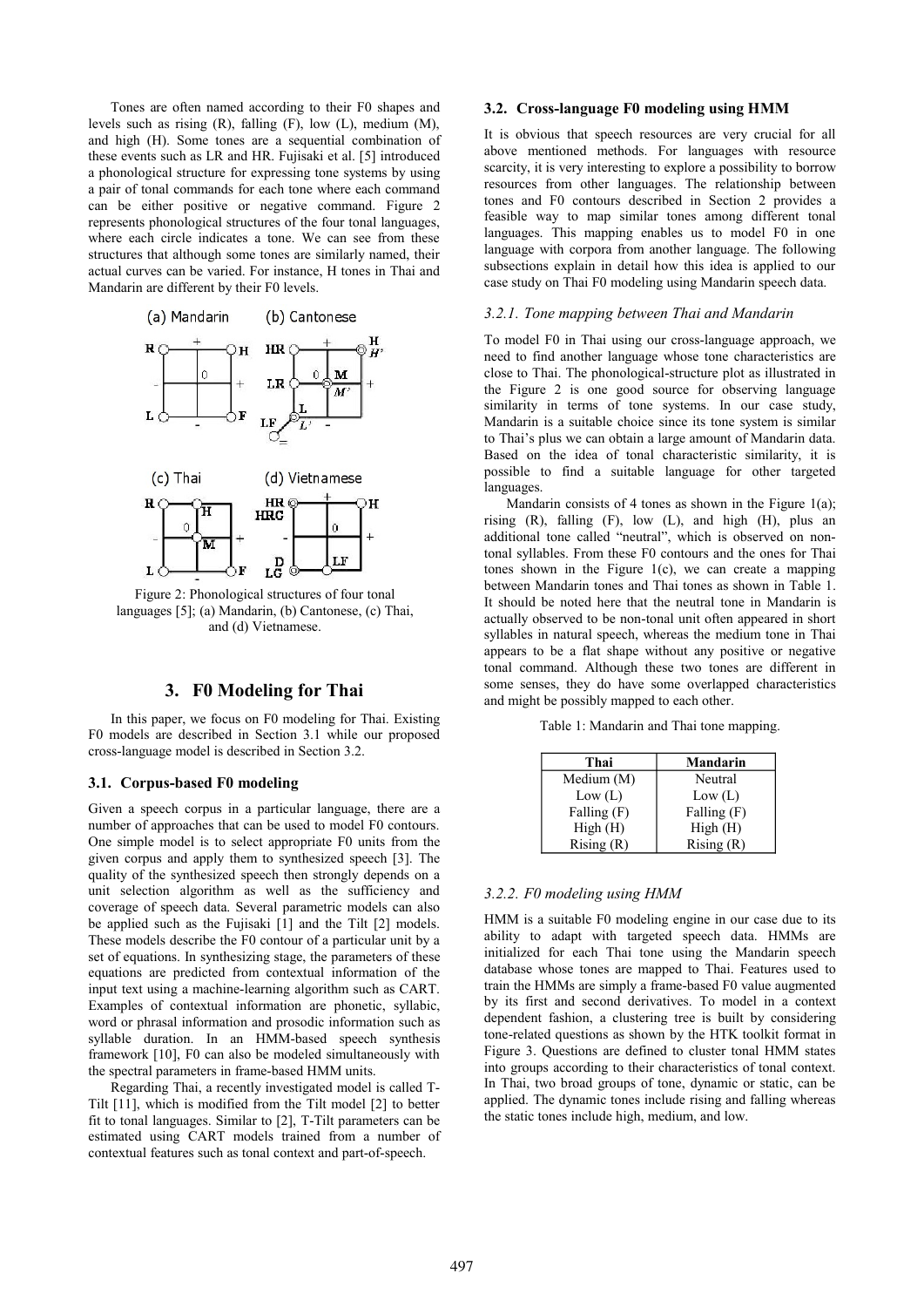| QS "Left Dynamic" { Falling *, Rising * }<br>QS "Left Static" { High-*, Low-*, Med-* }<br>QS "Left Falling" { Falling-* }<br>QS "Left High" { High-* } |  |
|--------------------------------------------------------------------------------------------------------------------------------------------------------|--|
| QS "Left Silence" { Sil-* }<br>QS "Right_Dynamic" { *+Falling, *+Rising }                                                                              |  |

Figure 3: Tone-related questions in the HMM state clustering tree.

Coarticulation phenomena of connected tones might be considered similar across languages. For instance, the ending of a rising tone might be reduced from its normal value if it is followed by a low tone. This motivates us to make use of rich tonal context in the large Mandarin corpus for Thai F0 modeling. However, local F0 contours within the syllable unit could be language dependent. For examples, the F0 contour of rising tones in Mandarin and Thai can be partially different. With a high perceptual sensitivity of native tonal-language people over distorted tones, it is necessary to modify local F0 shapes of Mandarin tones by using F0 shapes of Thai tones. This can be done easily in the HMM space where F0 values are encoded with Gaussian mixture parameters. Given a small adaptation set, several algorithms such as MLLR or MAP can be applied to modify the parameters. Re-estimating the initialized parameters given the data set is also another way to use the adaptation data. These adaptation methods require only a small adaptation set of Thai utterances.

In the synthesizing stage, context-dependent HMMs are chosen according to an input tone sequence. It is noted that an HMM can always be constructed for any unseen tonal context by utilizing the clustering tree. Once we get the HMMs of the given tone sequence, an F0 contour can be generated using algorithms such as that proposed by Tokuda et al. [10].

# **4. Experiments**

In our study, Thai is a targeted language that we would like to model F0 while Mandarin is a matched language whose tone system are close to Thai. This section explains the experimental set up and results from both objective and subjective tests.

#### **4.1. Experimental data**

Table 2: Details of three sets of experimental data.

| <b>Characteristics</b> | <b>ChTR</b>  | <b>ThAD</b> | <b>ThTS</b> |
|------------------------|--------------|-------------|-------------|
| Duration (min.)        | 216.0        | 15.4        | 36.1        |
| No. of utterances      | 4,000        | 100         | 350         |
| No. of syllables       | 51,269       | 3,017       | 5,466       |
| <b>Speakers</b>        | 1 female     | 1 female    | 5 males.    |
|                        |              |             | 5 females   |
| Recording cond.        | Clean        | Clean       | Clean       |
| Purpose in this        | Initializing | Adapting    | Evaluating  |
| work                   | tonal        | tonal       | models      |
|                        | <b>HMMs</b>  | <b>HMMs</b> |             |

Three sets of speech utterances, denoted as "ChTR", "ThAD", and "ThTS", are used in our study. The details of these data sets are given in Table 2. It is noted that the experimental data are designed according to a practical situation where only a small amount of speech data is available in a targeted language (Thai) while a much larger amount of speech data is available in a matched language (Mandarin). , To eliminate the effect of speaker dependency when evaluating the proposed cross-language F0 model, various speakers are included in the evaluation set. However, these speakers are not included in the training and the adaptation set.

#### **4.2. Objective test**

The proposed cross-language F0 model, denoted as "HMM-Cross" consists of 5 tonal context-dependent HMMs one for each Thai tone. Each HMM is composed of 5 states with 1 Gaussian mixture per state. HMM states are tied using the clustering tree shown in the Figure 3. F0 values and their first and second derivatives extracted from the ChTR utterances are used to train the initial tonal HMMs using the HTS toolkit [10]. These initial HMMs are then adapted with the ThAD set. Our preliminary experiment showed that the simple reestimation approach was superior to the use of MLLR or MAP adaptation algorithm. Final F0 contours can be synthesized also by the HTS tool.

To observe the effectiveness of our proposed crosslanguage model, a comparison to several F0 models is conducted. With a speech corpus, one can adopt a unitselection-based approach [3] for F0 contours selection. Longest matching algorithm is applied to the sequence of input tones when performing unit selection. Two unitselection models are investigated. "UnitSel-Ch" is a model that applies unit selection on only the ChTR corpus while "UnitSel-Th" is a model that applies unit selection on only the small set of Thai utterances, the ThAD set.

Without any cross-language attempt, F0 can also be modeled by the HMM, The model is called "HMM-Ch" when trained by the ChTR set and called "HMM-Th" when trained by the ThAD set. The last model is the T-Tilt model described in Section 3.1. The T-Tilt model trained from the whole set of TSynC-1 [12] serves in this paper as a recent advanced F0 model for Thai.

| Model            | <b>RMSE</b> (Hz) |
|------------------|------------------|
| UnitSel-Ch       | 74.2             |
| UnitSel-Th       | 41.5             |
| HMM-Ch           | 41.1             |
| HMM-Th           | 41.2             |
| <b>HMM-Cross</b> | 38.3             |
| T-Tilt           | 349              |

Table 3: Comparative RMSE results of various F0 models.

Table 3 reports root mean square errors (RMSE) between F0 produced by each model mentioned above and F0 extracted from natural speech. It can be seen obviously that the unitselection approach is language sensitive. One reason for this is that different languages might be largely different in terms of frequently occurred tone sequences, tonal coarticulation, as well as local F0 shapes. Encoding F0 values in HMMs enables the construction of unseen tone sequences with highly smoothed F0 contours. This results in an enormous reduction of RMSE when using the HMMs. Training the HMMs or performing the unit-selection on a Thai only corpus should be the most appropriate approach if there are sufficient speech data in Thai. However, this is not the case in our experiment. With data limitation, our proposed cross-language HMM approach appears to be effective as it can reduce the RMSE by at least 7% relatively comparing to either the HMM-Th or the UnitSel-Th approach. With a z-score hypothesis test, our proposed model appears to be always superior to HMM-Ch